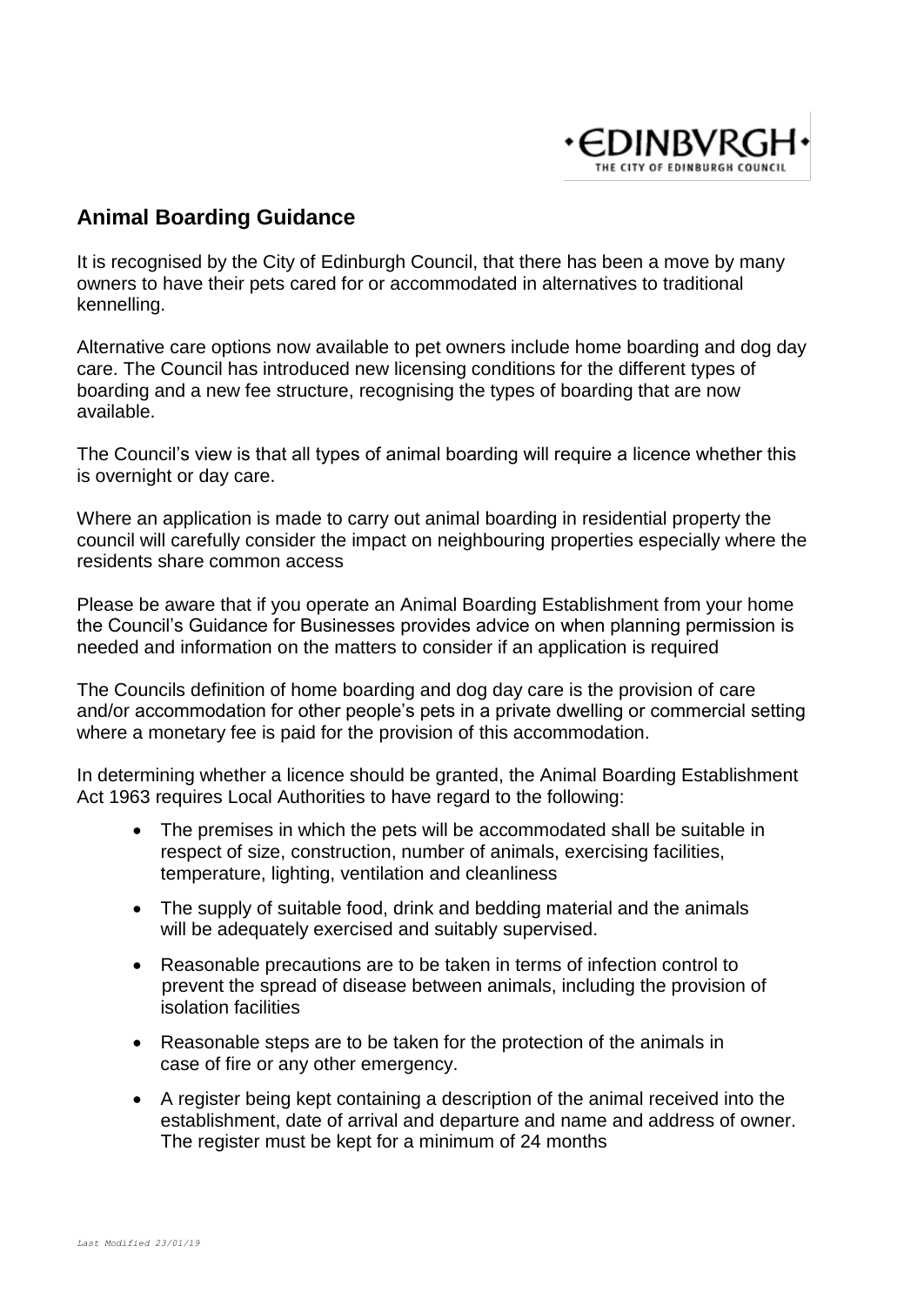Pet owners have the right to expect animal boarding establishments to meet appropriate standards for health, safety, and welfare. These amended licensing requirements will allow the Council to promote the wellness of all pets cared for in any such establishment.

Applicants are also encouraged to have regard to any guidance prepared by [REHIS](https://www.rehis.com/search/node/animal%20boarding) for Animal Boarding licences.

The Council considers it appropriate to grant licences to expire on 31 December in the year of issue and where the licence is being renewed to grant the licence to expire on 31 December following expiry of current licence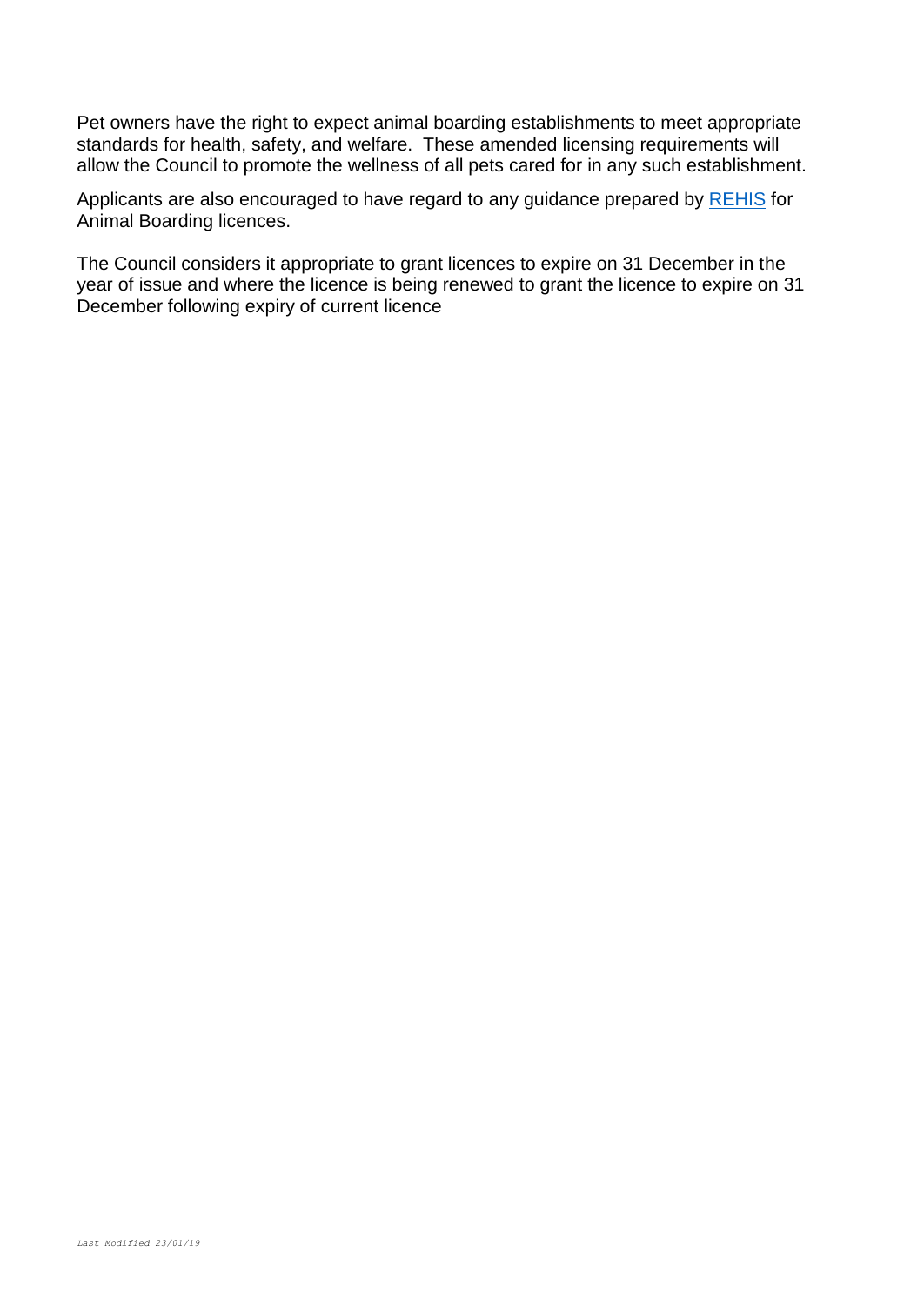

ANIMAL BOARDING

**Application for licence to keep an Animal Boarding Establishment**

**This application must be accompanied by the appropriate fee and lodged with:**

Licensing Section The City Of Edinburgh Council 249 High Street, Edinburgh EH1 1YJ

**T:** 0131 529 4208 **F:** 0131 529 4207

 $\blacksquare$ 

OFFICIAL USE ONLY Record of Application DATE TILL NO. RECEIPT NO. INITIALS FEE

#### **- ALL QUESTIONS MUST BE ANSWERED IN TYPESCRIPT OR BLOCK CAPITALS**

#### **- IF YOU HAVE NOTHING TO RECORD, YOU MUST STATE "NOT APPLICABLE" OR "NONE"**

### **- PLEASE READ THE NOTES CAREFULLY BEFORE COMPLETING THIS FORM**

| <b>CHECKLIST</b>                                                                                                      |     |                 |  |
|-----------------------------------------------------------------------------------------------------------------------|-----|-----------------|--|
| Please ensure you have provide the following additional documentation with your completed application<br>form and fee |     |                 |  |
| please tick √:                                                                                                        |     |                 |  |
| Copy of your current Public Liability insurance - and where<br>necessary Employer's Public Liability insurance        | Yes | No*             |  |
| Copy of your current Risk Assessment                                                                                  | Yes | No <sup>*</sup> |  |
| Copy of your current staff training policy                                                                            | Yes | No <sup>*</sup> |  |
| *If you have answered No to any of the above please provide reasons below                                             |     |                 |  |
|                                                                                                                       |     |                 |  |
|                                                                                                                       |     |                 |  |
|                                                                                                                       |     |                 |  |
|                                                                                                                       |     |                 |  |
|                                                                                                                       |     |                 |  |
|                                                                                                                       |     |                 |  |
|                                                                                                                       |     |                 |  |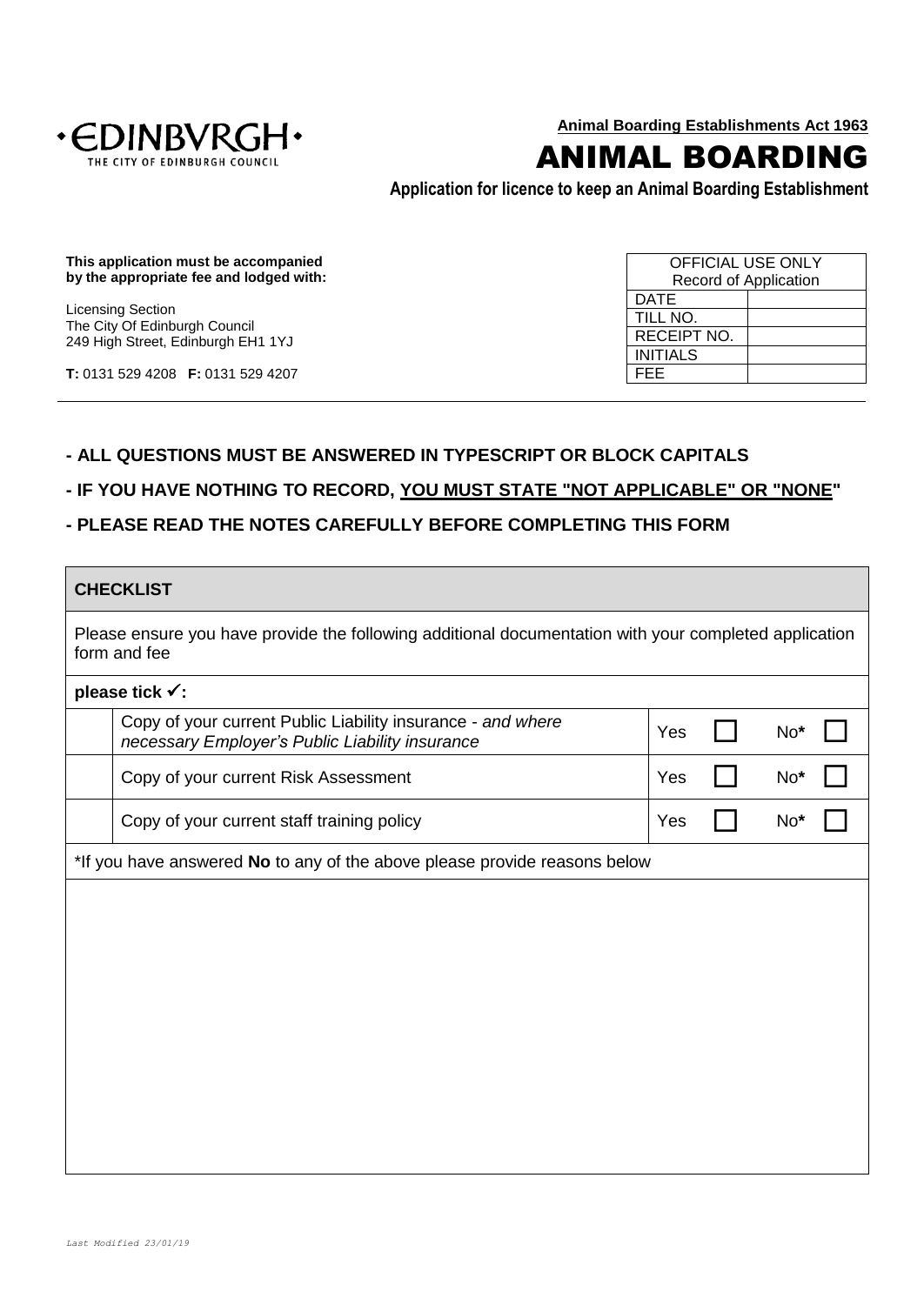| <b>PART 1 - APPLICANT DETAILS</b> - to be completed if the licence is to be held by an individual |                       |                |  |  |  |  |  |
|---------------------------------------------------------------------------------------------------|-----------------------|----------------|--|--|--|--|--|
| 1.1                                                                                               | Full name             |                |  |  |  |  |  |
| 1.2                                                                                               | Date of Birth         | Place of Birth |  |  |  |  |  |
| 1.3                                                                                               | Home address          |                |  |  |  |  |  |
|                                                                                                   | Postcode              |                |  |  |  |  |  |
| 1.4                                                                                               | Contact phone no      |                |  |  |  |  |  |
| 1.5                                                                                               | contact email address |                |  |  |  |  |  |

| PART 2 - TO BE COMPLETED IF THE APPLICANT IS NOT AN INDIVIDUAL - i.e. Company,<br>Partnership or Sole Trader |                                      |                    |  |  |  |
|--------------------------------------------------------------------------------------------------------------|--------------------------------------|--------------------|--|--|--|
|                                                                                                              | please tick √:                       |                    |  |  |  |
| 2.1                                                                                                          | <b>Limited Company</b>               | Company number     |  |  |  |
| 2.2                                                                                                          | Partnership                          |                    |  |  |  |
| 2.3                                                                                                          | Sole Trader                          | name of individual |  |  |  |
|                                                                                                              |                                      | Trading as         |  |  |  |
| 2.4                                                                                                          | Company or Partnership<br>name       |                    |  |  |  |
| 2.5                                                                                                          | Registered/Company<br><b>Address</b> |                    |  |  |  |
| 2.6                                                                                                          | Postcode                             |                    |  |  |  |
| 2.7                                                                                                          | Contact no                           |                    |  |  |  |
| 2.8                                                                                                          | Contact email address                |                    |  |  |  |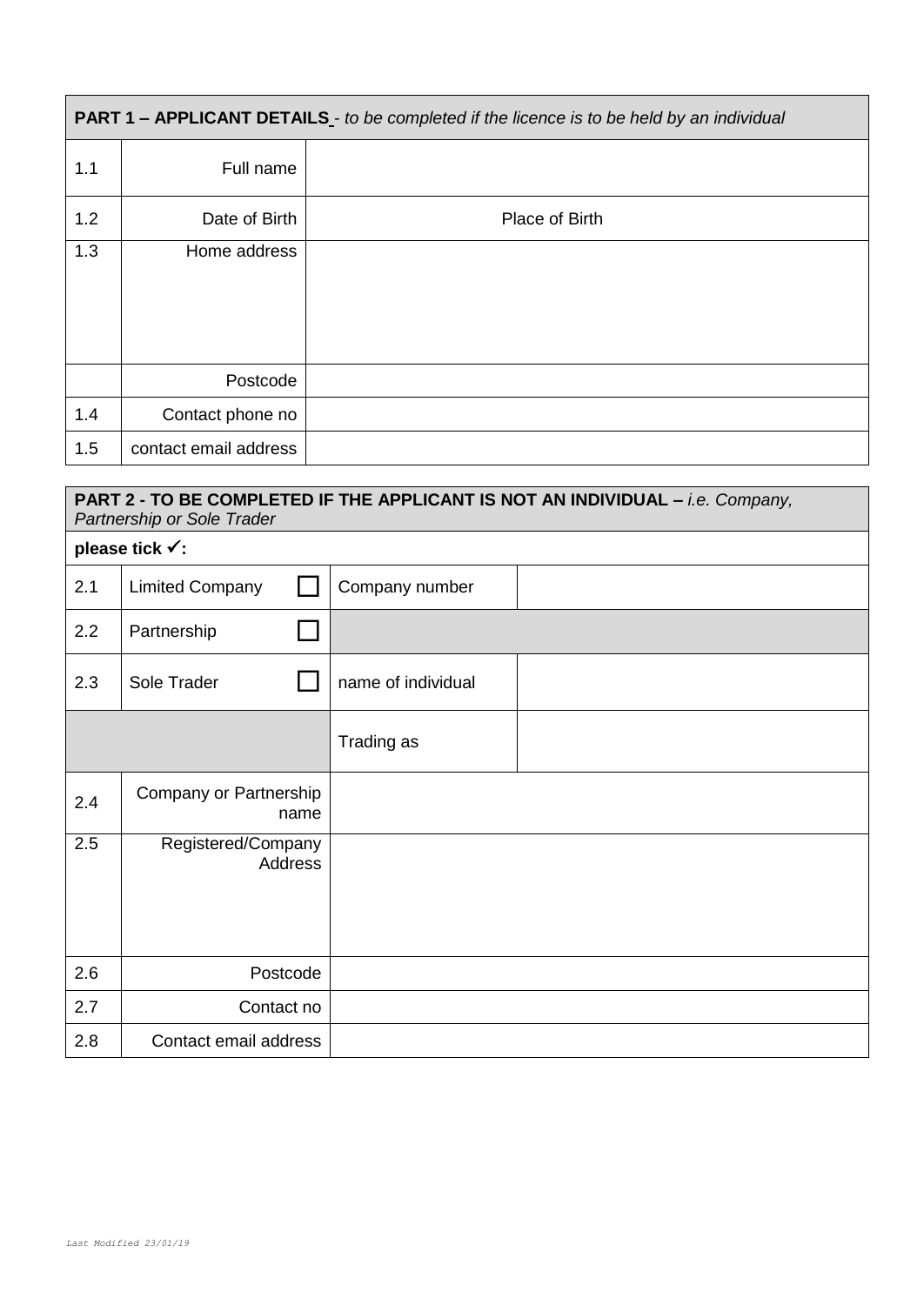| PLEASE PROVIDE DETAILS OF ALL DIRECTORS/PARTNERS - Company or Partnership<br>applicants only |                                                                                 |                |  |  |  |  |
|----------------------------------------------------------------------------------------------|---------------------------------------------------------------------------------|----------------|--|--|--|--|
| 2.9                                                                                          | Full name                                                                       |                |  |  |  |  |
| 2.10                                                                                         | Designation                                                                     |                |  |  |  |  |
| 2.11                                                                                         | Date of Birth                                                                   | Place of Birth |  |  |  |  |
| 2.12                                                                                         | Home address                                                                    |                |  |  |  |  |
|                                                                                              |                                                                                 |                |  |  |  |  |
|                                                                                              | Postcode                                                                        |                |  |  |  |  |
| 2.13                                                                                         | Contact phone no                                                                |                |  |  |  |  |
| 2.14                                                                                         | Contact email address                                                           |                |  |  |  |  |
| 2.15                                                                                         | Full name                                                                       |                |  |  |  |  |
| 2.16                                                                                         | Designation                                                                     |                |  |  |  |  |
| 2.17                                                                                         | Date of Birth                                                                   | Place of Birth |  |  |  |  |
| 2.18                                                                                         | Home address                                                                    |                |  |  |  |  |
|                                                                                              |                                                                                 |                |  |  |  |  |
|                                                                                              | Postcode                                                                        |                |  |  |  |  |
| 2.19                                                                                         | Contact phone no                                                                |                |  |  |  |  |
| 2.20                                                                                         | Contact email address                                                           |                |  |  |  |  |
| 2.21                                                                                         | Full name                                                                       |                |  |  |  |  |
| 2.22                                                                                         | Designation                                                                     |                |  |  |  |  |
| 2.23                                                                                         | Date of Birth                                                                   | Place of Birth |  |  |  |  |
| 2.24                                                                                         | Home address                                                                    |                |  |  |  |  |
|                                                                                              |                                                                                 |                |  |  |  |  |
|                                                                                              |                                                                                 |                |  |  |  |  |
|                                                                                              | Postcode                                                                        |                |  |  |  |  |
| 2.25                                                                                         | Contact phone no                                                                |                |  |  |  |  |
| 2.26                                                                                         | Contact email address                                                           |                |  |  |  |  |
|                                                                                              | Please provide details of any further directors or partners on a separate sheet |                |  |  |  |  |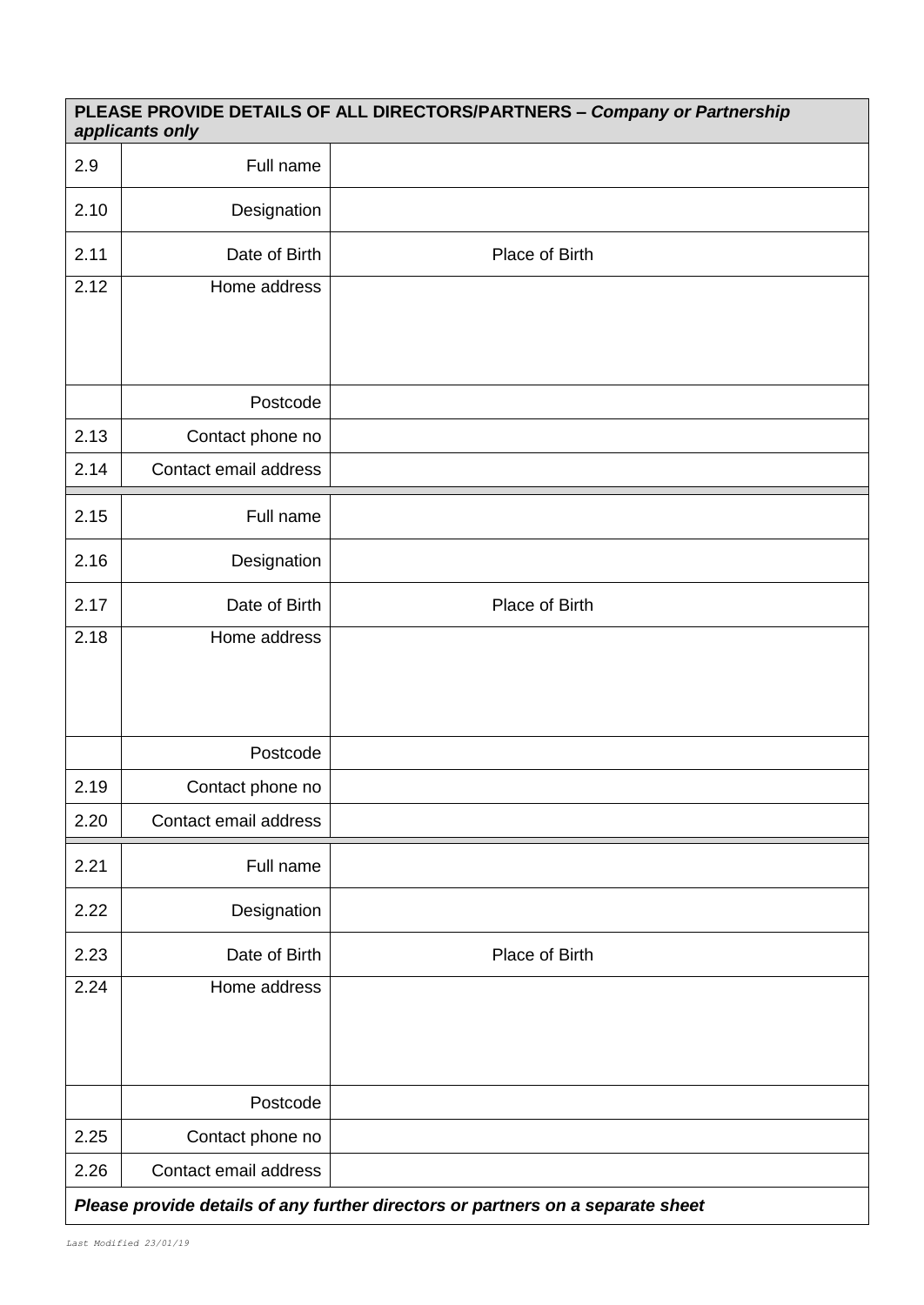**PART 3 – DAY TO DAY MANAGER** – *please provide details of anyone appointed to manage the business on a day to day basis (note this person will also be named on the licence document)*

| 3.1 | Full name             |                |
|-----|-----------------------|----------------|
| 3.2 | Designation           |                |
| 3.3 | Date of Birth         | Place of Birth |
| 3.4 | Home address          |                |
|     |                       |                |
|     |                       |                |
|     | Postcode              |                |
| 3.5 | Contact phone no      |                |
| 3.6 | Contact email address |                |

|                                                                                                                                          | <b>Part 4 - DISQUALIFICATIONS</b>                                                                 |           |  |      |  |
|------------------------------------------------------------------------------------------------------------------------------------------|---------------------------------------------------------------------------------------------------|-----------|--|------|--|
| Has the applicant, or any person associated with the management of the establishment, ever been<br>disqualified under the following Acts |                                                                                                   |           |  |      |  |
|                                                                                                                                          | please tick √:                                                                                    |           |  |      |  |
| 4.1                                                                                                                                      | The Animal Boarding Establishments Act 1963, from keeping a<br>boarding establishment for animals | <b>No</b> |  | Yes* |  |
| 4.2                                                                                                                                      | The Protections of Animals (amendment) Act 1954, from having the<br>custody of animals            | No        |  | Yes* |  |
| 4.3                                                                                                                                      | The Pet Animals Act 1951 from keeping a Pet Shop                                                  | No        |  | Yes* |  |
| 4.4                                                                                                                                      | Section 28F (1) and (2) of the Animal Health Act 1981                                             | <b>No</b> |  | Yes* |  |
| 4.5                                                                                                                                      | Section 40 (1) and (2) of the Animal Health and Welfare (Scotland)<br>Act 2006                    | <b>No</b> |  | Yes* |  |
|                                                                                                                                          | *If you have answered Yes to any of the above please provide details below                        |           |  |      |  |
|                                                                                                                                          |                                                                                                   |           |  |      |  |
|                                                                                                                                          |                                                                                                   |           |  |      |  |
|                                                                                                                                          |                                                                                                   |           |  |      |  |
|                                                                                                                                          |                                                                                                   |           |  |      |  |
|                                                                                                                                          |                                                                                                   |           |  |      |  |
|                                                                                                                                          |                                                                                                   |           |  |      |  |
|                                                                                                                                          |                                                                                                   |           |  |      |  |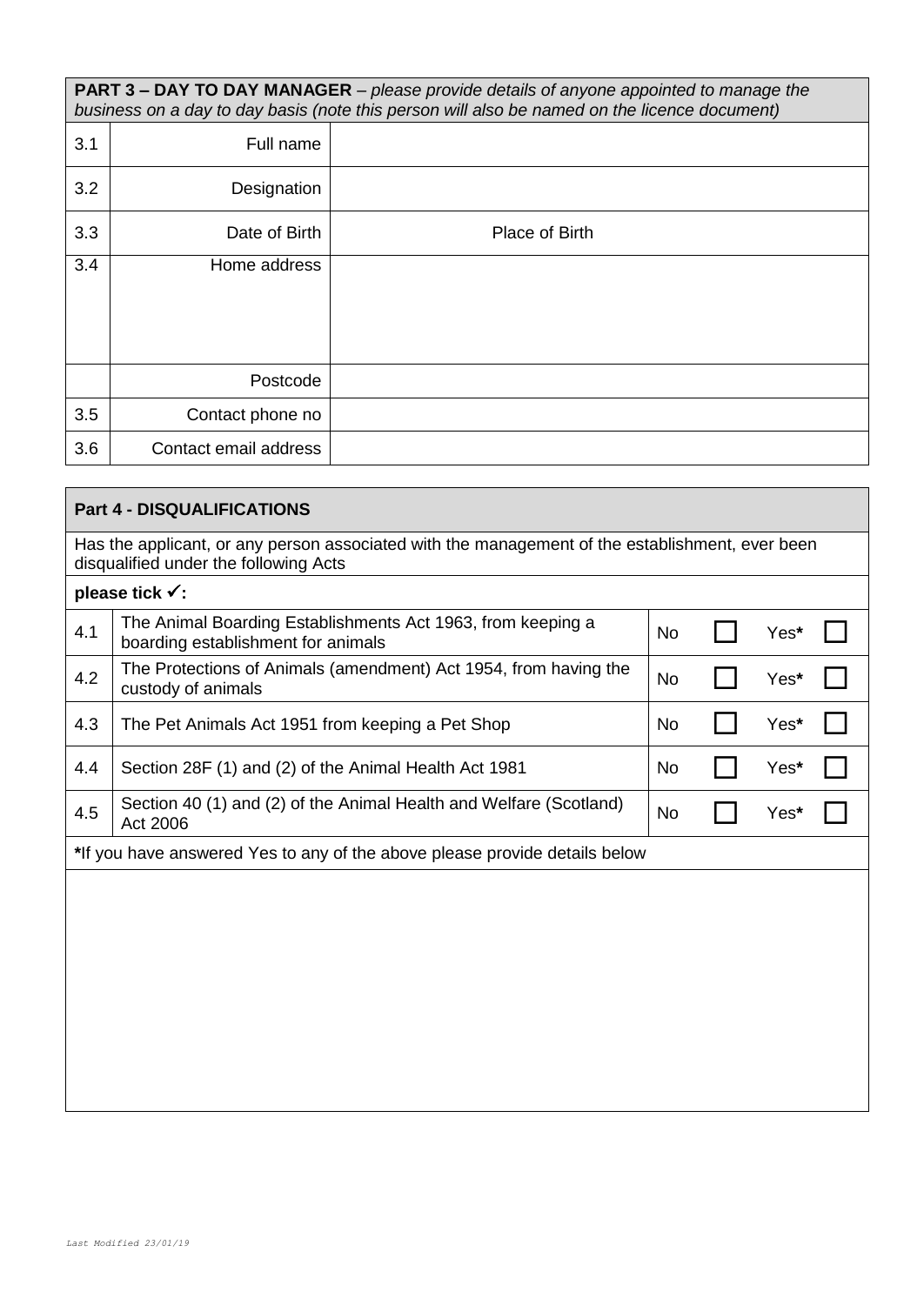|            | <b>PART 5 - LICENCE APPLIED FOR</b> |                                                                                                                                                                         |     |  |           |                             |                                                   |  |
|------------|-------------------------------------|-------------------------------------------------------------------------------------------------------------------------------------------------------------------------|-----|--|-----------|-----------------------------|---------------------------------------------------|--|
|            | please tick √:                      |                                                                                                                                                                         |     |  |           |                             |                                                   |  |
| 5.1        |                                     | Animal Boarding - Commercial premises                                                                                                                                   |     |  |           | Home Boarding               | Day Care                                          |  |
| 5.2        | Application type                    | <b>New</b>                                                                                                                                                              |     |  |           |                             |                                                   |  |
|            |                                     | Renewal*                                                                                                                                                                |     |  |           |                             | *Please provide the existing licence number below |  |
| 5.3        |                                     | *Existing licence number                                                                                                                                                |     |  |           |                             |                                                   |  |
|            | <b>ANIMALS TO BE ACCOMMODATED</b>   |                                                                                                                                                                         |     |  |           |                             |                                                   |  |
|            | please tick √:                      |                                                                                                                                                                         |     |  |           |                             |                                                   |  |
| 5.4        | Cats                                | Max number - day boarding                                                                                                                                               |     |  |           | Max number - night boarding |                                                   |  |
| 5.5        | Dogs                                | Max number - day boarding                                                                                                                                               |     |  |           | Max number - night boarding |                                                   |  |
| 5.6        | *<br>Other                          | *Please provide details                                                                                                                                                 |     |  |           |                             |                                                   |  |
|            |                                     | Max number - day boarding                                                                                                                                               |     |  |           | Max number - night boarding |                                                   |  |
|            | PART 6 - PREMISES TO BE LICENCED -  |                                                                                                                                                                         |     |  |           |                             |                                                   |  |
| 6.1        |                                     | Name of premises/Trading name                                                                                                                                           |     |  |           |                             |                                                   |  |
| 6.2        |                                     | Address of premises                                                                                                                                                     |     |  |           |                             |                                                   |  |
|            |                                     | Postcode                                                                                                                                                                |     |  |           |                             |                                                   |  |
| 6.3        |                                     | Contact phone no                                                                                                                                                        |     |  |           |                             |                                                   |  |
| 6.4        |                                     | Contact email address                                                                                                                                                   |     |  |           |                             |                                                   |  |
| 6.5        |                                     | Do you have planning permission<br>for this business use                                                                                                                | Yes |  | <b>No</b> |                             |                                                   |  |
| 7.1        |                                     | <b>PART 7 – ACCOMMODATION &amp; FACILITIES -</b> Describe the premises to be licenced or quarters<br>used to accommodate animals detailing the following<br>Description |     |  |           |                             |                                                   |  |
| 7.2<br>7.3 |                                     | Size (dimensions) of quarters<br>Type of construction                                                                                                                   |     |  |           |                             |                                                   |  |
|            |                                     |                                                                                                                                                                         |     |  |           |                             |                                                   |  |

 $\overline{\phantom{a}}$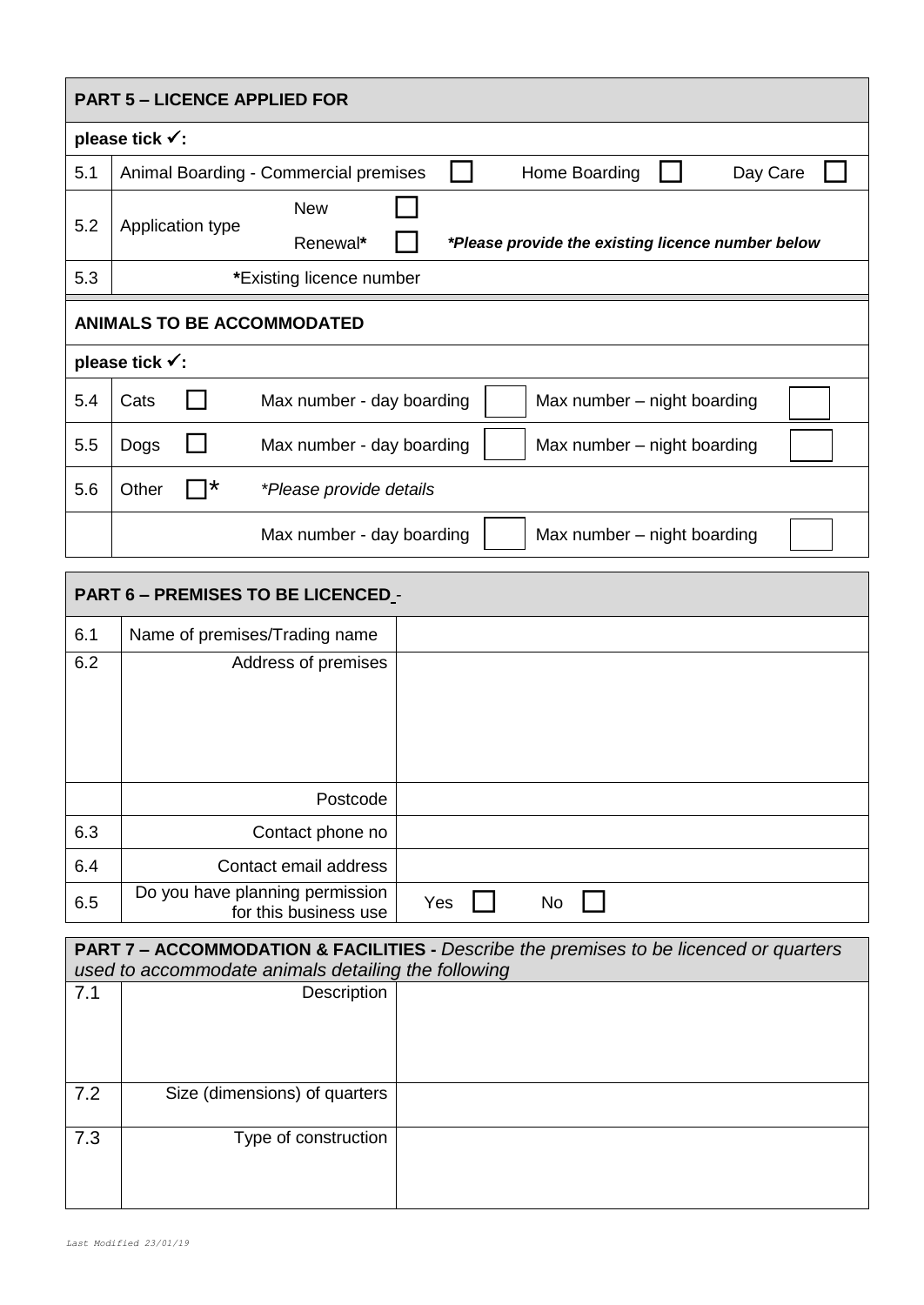| <b>ACCOMMODATION &amp; FACILITIES - cont</b> |                                                                        |  |  |  |  |
|----------------------------------------------|------------------------------------------------------------------------|--|--|--|--|
| 7.4.                                         | Exercise facilities and arrangements                                   |  |  |  |  |
|                                              |                                                                        |  |  |  |  |
|                                              |                                                                        |  |  |  |  |
|                                              |                                                                        |  |  |  |  |
| 7.5                                          | Heating arrangements:                                                  |  |  |  |  |
|                                              |                                                                        |  |  |  |  |
| 7.6                                          | Method of ventilation of premises                                      |  |  |  |  |
|                                              |                                                                        |  |  |  |  |
|                                              |                                                                        |  |  |  |  |
| 7.7                                          | Lighting arrangements (natural & artificial)                           |  |  |  |  |
|                                              |                                                                        |  |  |  |  |
|                                              |                                                                        |  |  |  |  |
| 7.8                                          | Water supply                                                           |  |  |  |  |
|                                              |                                                                        |  |  |  |  |
|                                              |                                                                        |  |  |  |  |
| 7.9                                          | Facilities for food storage & preparation                              |  |  |  |  |
|                                              |                                                                        |  |  |  |  |
|                                              |                                                                        |  |  |  |  |
|                                              |                                                                        |  |  |  |  |
| 7.10                                         | Arrangements for disposal of excreta, bedding and other waste material |  |  |  |  |
|                                              |                                                                        |  |  |  |  |
|                                              |                                                                        |  |  |  |  |
| 7.11                                         | Isolation facilities for the control of infectious diseases            |  |  |  |  |
|                                              |                                                                        |  |  |  |  |
|                                              |                                                                        |  |  |  |  |
| 7.12                                         | Fire precautions/equipment and arrangements in the case of fire        |  |  |  |  |
|                                              |                                                                        |  |  |  |  |
|                                              |                                                                        |  |  |  |  |
|                                              |                                                                        |  |  |  |  |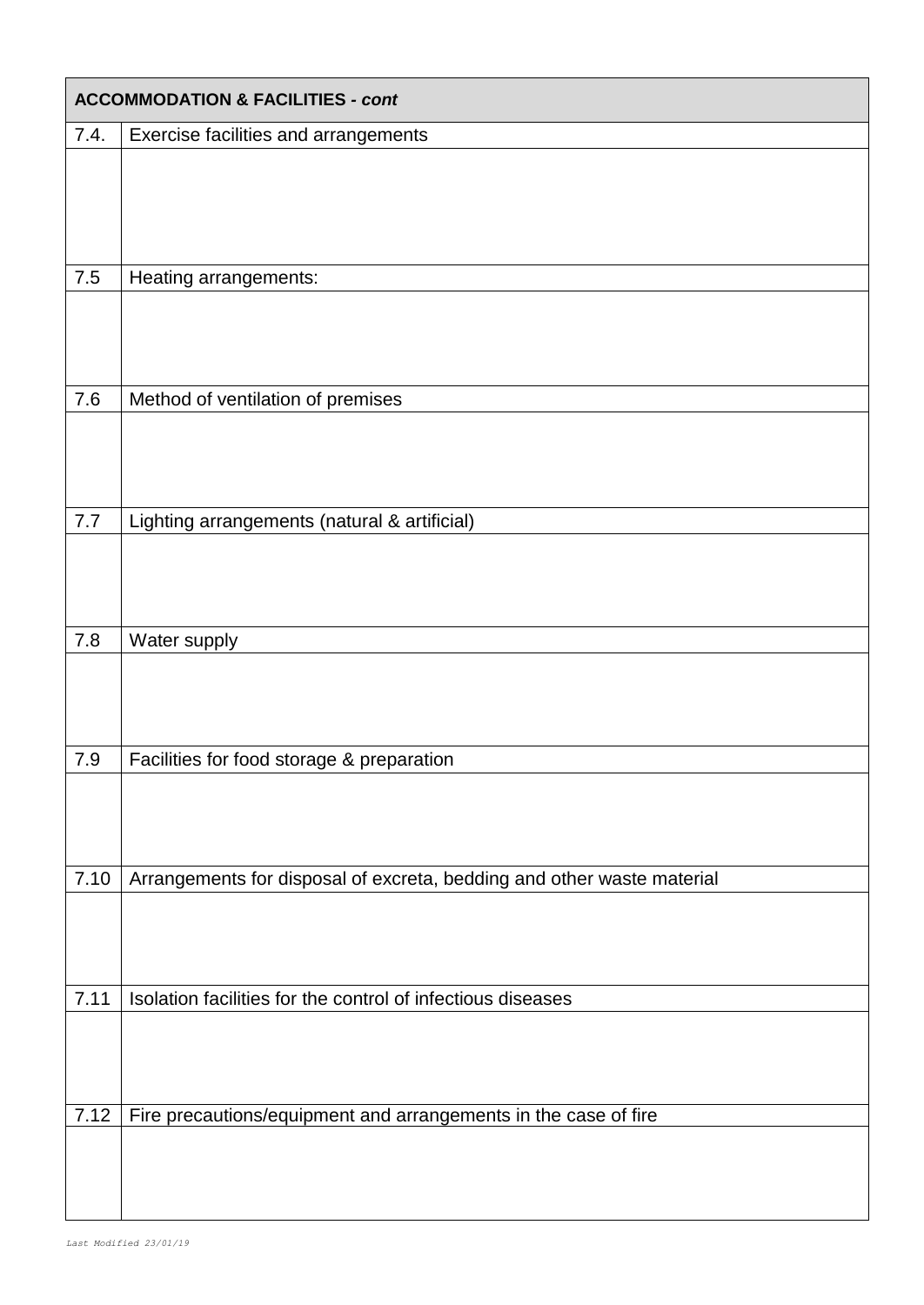| 7.13 | How do you propose to minimise disturbance from noise |     |           |  |
|------|-------------------------------------------------------|-----|-----------|--|
|      |                                                       |     |           |  |
|      |                                                       |     |           |  |
|      |                                                       |     |           |  |
|      |                                                       |     |           |  |
|      | 7.14   Do you keep and maintain a register of animals | Yes | <b>No</b> |  |

#### **PART 8 –VETERINARY SURGEON/PRACTITIONER DETAILS***- - Please provide the details of your current veterinary surgeon and/or practice*

| 8.1 | Name of usual Veterinary<br>Surgeon |  |
|-----|-------------------------------------|--|
| 8.2 | Company name                        |  |
| 8.3 | Address                             |  |
|     |                                     |  |
|     | Postcode                            |  |
| 8.4 | Telephone no                        |  |
| 8.5 | Emergency contact no                |  |
| 8.6 | contact email address               |  |

|     | <b>PART 9 - PUBLIC LIABILITY INSURANCE</b>                         |                                                 |
|-----|--------------------------------------------------------------------|-------------------------------------------------|
| 9.1 | Do you have public liability insurance?                            | Yes<br><b>No</b><br>*Please complete Q9.6 below |
|     | Please provide the following details of the policy                 |                                                 |
| 9.2 | Insurance company                                                  |                                                 |
| 9.3 | Policy number                                                      |                                                 |
| 9.4 | Period of cover                                                    |                                                 |
| 9.5 | Amount of cover $(E)$ $E$                                          |                                                 |
| 9.6 | Please state what steps you are<br>taking to obtain such insurance |                                                 |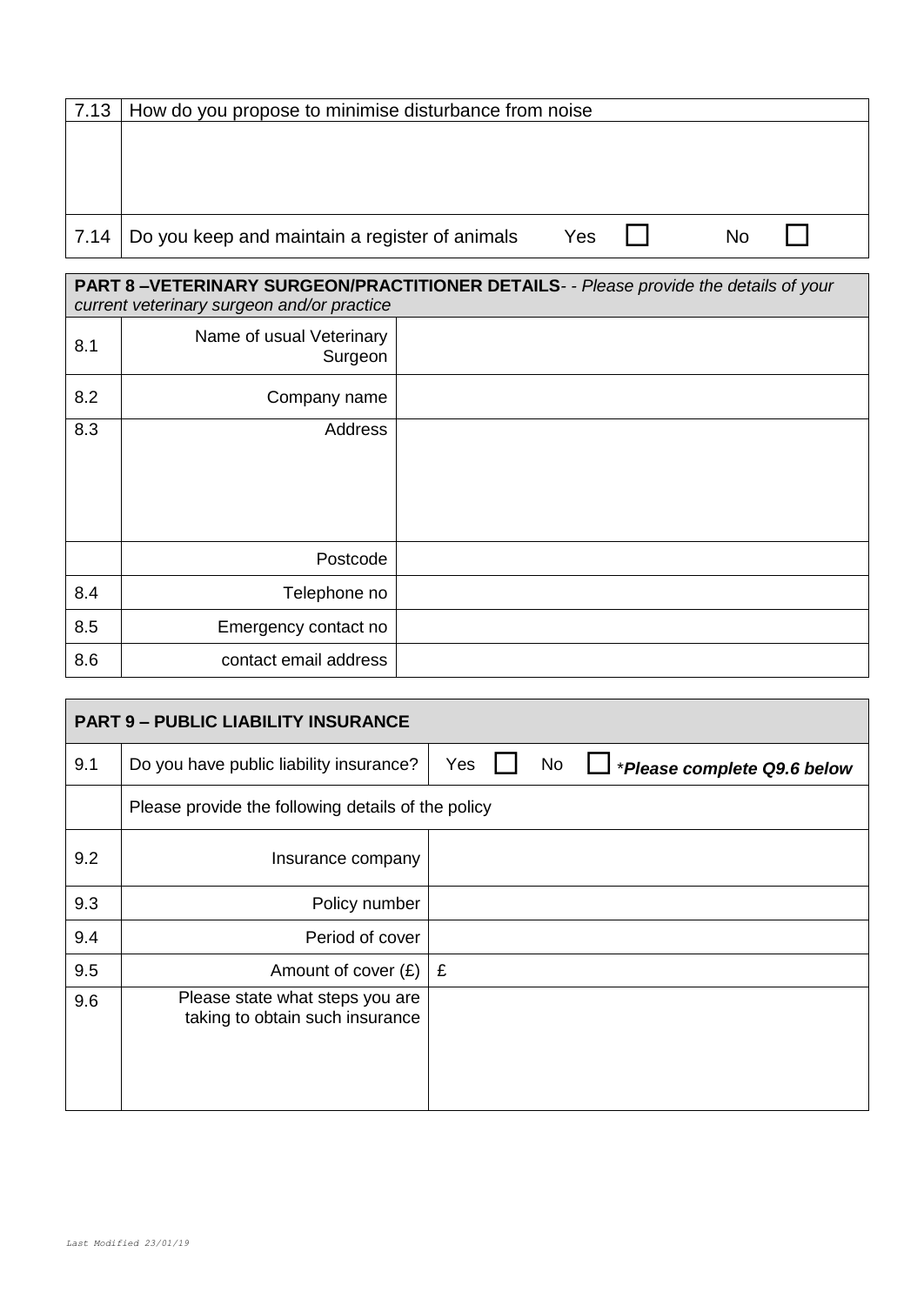I/We hereby make application for a licence to keep an Animal Boarding Establishment in the above terms and under the Animal Boarding Establishments Act 1963.

I/We certify that the information given is true and correct.

I/We acknowledge receipt of a copy of the Standard Conditions that the Council may attach to grants of this type of licence. I/We agree that any licence granted to me should incorporate these conditions.

Information supplied on this form may be held on computer and applicants are advised that in the processing of this application, background enquiries will be made which may include reference to personal data held on computer.

| <b>Signature of Applicant / Agent (delete as appropriate)</b> | <b>Date</b> |
|---------------------------------------------------------------|-------------|
|                                                               |             |
| <b>Print name</b>                                             |             |

| <b>PART 10 – CORRESPONDENCE DETAILS</b> – please provide details of where all correspondence<br>relating to this application should be sent |                                    |  |
|---------------------------------------------------------------------------------------------------------------------------------------------|------------------------------------|--|
| 10.1                                                                                                                                        | correspondence name and<br>address |  |
|                                                                                                                                             | Postcode                           |  |
| 10.2                                                                                                                                        | contact phone no                   |  |
| 10.3                                                                                                                                        | email address                      |  |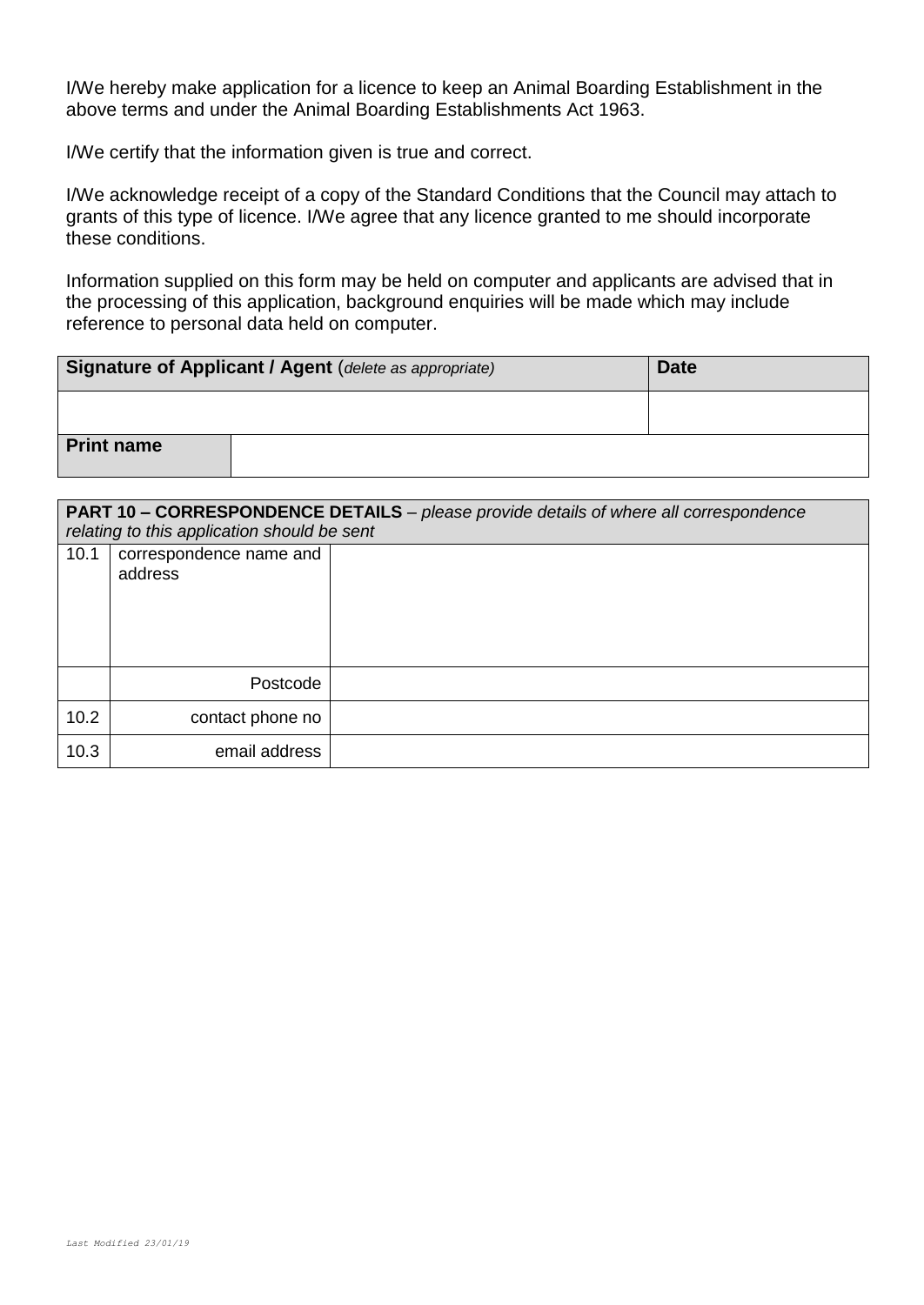# **STANDARD CONDITIONS**

- 1. That animals will at all times be kept in accommodation suitable as respects construction, size of quarters, number of occupants, exercising facilities, temperature, lighting, ventilation and cleanliness;
- 2. That animals will be adequately supplied with suitable food, drink and bedding material, adequately exercised, and (so far as necessary) visited at suitable intervals;
- 3. That all reasonable precautions will be taken to prevent and control the spread among animals of infectious or contagious diseases, including the provision of adequate isolation facilities;
- 4. That appropriate steps will be taken for the protection of the animals in case of fire or other emergency;
- 5. That a register be kept containing a description if any animals received into the establishment, date of arrival and departure, and the name and address of the owner, such register to be available for inspection at all times by an Officer of the Council, Veterinary Surgeon or Veterinary Practitioner authorised under Section 2(1) of the said Act.
- 6. It is recommended that all boarding establishments be kept free of the parasite toxocara and therefore all dogs and cats entering such establishments should be treated with an antitoxocara drug at, or immediately before, the time of admission.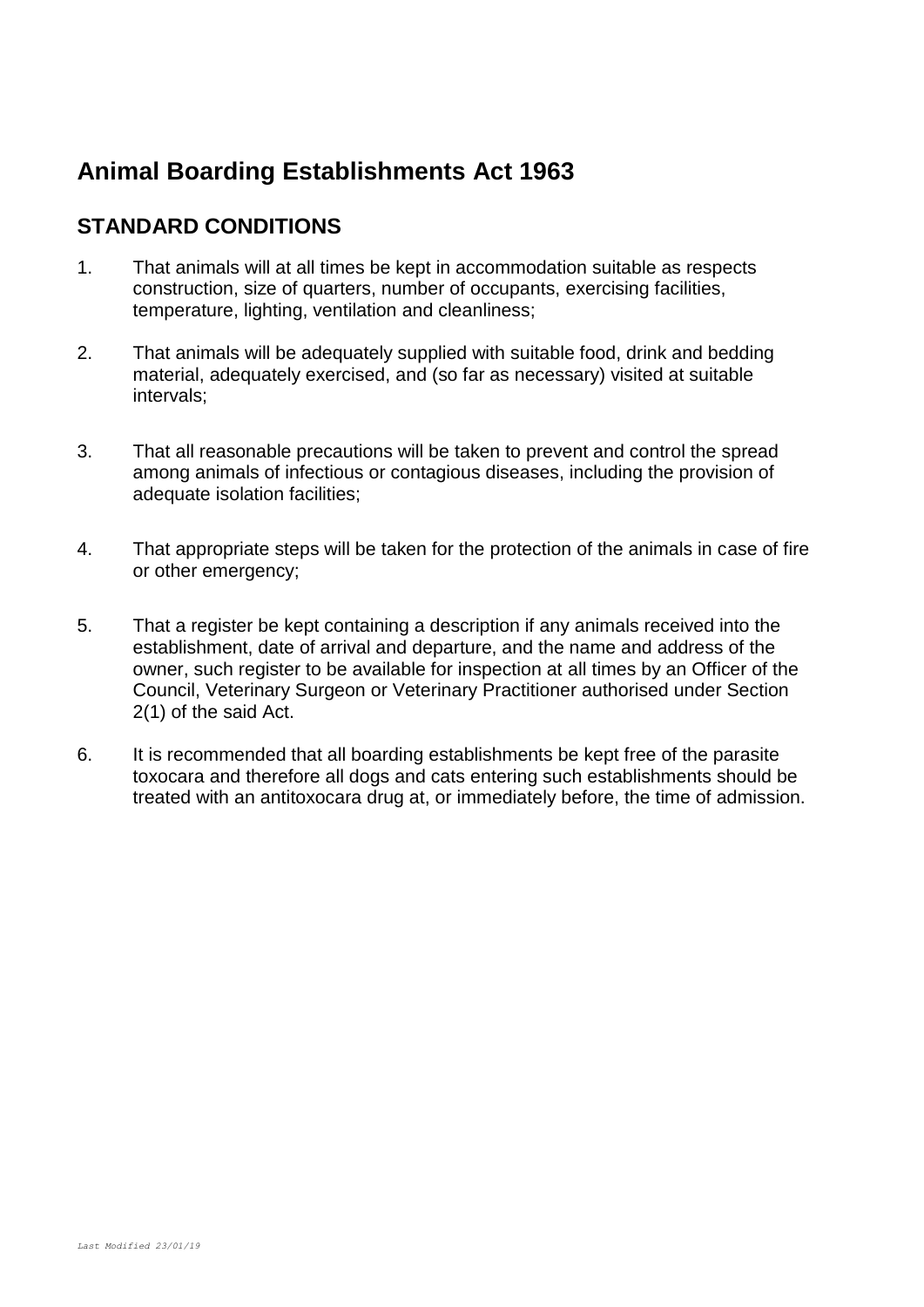# **HOME BOARDING - GENERAL LICENSING CONDITIONS**

- 1.1. Unless otherwise stated, these conditions shall apply to all buildings and areas to which dogs have access and/or which are used in association with the boarding of dogs.
- 1.2. The Licensee must ensure that the establishment is covered by adequate and suitable public liability insurance and, where necessary, adequate and suitable employer's liability insurance. In addition to this it is recommended that care, custody and control insurance is in place.
- 1.3. No dog registered under the Dangerous Dogs Act 1991 must be accepted for home boarding.
- 1.4. Dog hybrids registered under the Dangerous Wild Animal Act 1976 (e.g. Wolf Hybrids) and dogs subject to Dog Control Notices served under the Control of Dogs (Scotland) Act 2010 are not to be accepted for home boarding.
- 1.5. Entire males and bitches in season or bitches due to be in season during the boarding must not be boarded together or boarded with resident dogs
- 1.6. Dogs under 6 months shall only be boarded if they are suitably vaccinated and difficulties had not been identified during a trial socialisation period. There is an exception for puppies where they are being boarded with mother or siblings provided no other dogs are boarded on the premises at any time
- 1.7. A copy of the Licence and its associated conditions and a Certificate of Insurance shall be made available to each client
- 1.8. The maximum number of day boarders to be kept at any one time is noted on your licence. The maximum number of night time boarders to be kept at any one time is marked on your licence.
- 1.9. Dogs must not be boarded with any cat, unless they normally live together in the same household or there is prior agreement with the client and difficulties had not been identified during a trial socialisation period.
- 1.10. Only dogs from the same household may be boarded at the same time unless the following precautions are taken:
	- Specific written consent of each household is given, showing confirmation that they are content for their dogs to be boarded with others.
	- A mandatory, trial (documented) familiarisation session for all dogs prior to stay.
	- Separation of dogs from different households in secure areas when left unattended.
	- Separate feeding of dogs (unless from the same family and normally fed together) to minimise the likelihood of dispute and aggression.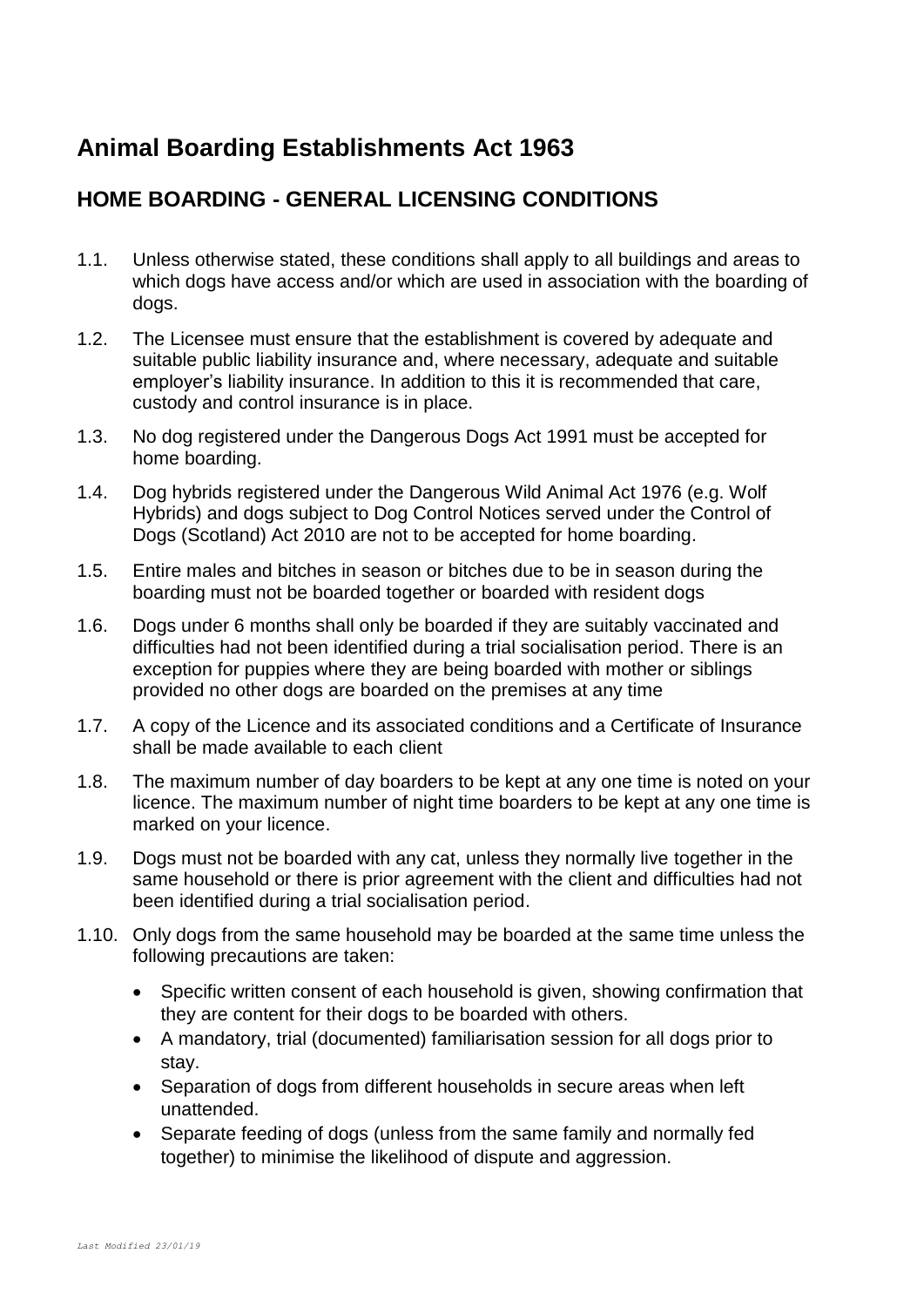- 1.11. The Licensee will be required to make an assessment of the risks of home boarding to include the risk to or caused by children who are likely to be at the property.
- 1.12. The means of transportation, dogs, premises and anything therein and the Register may be inspected at all reasonable times by a local authority officer or veterinary surgeon authorised by the local authority under Section 2 (1) of the Act.
- 1.13. Dogs must wear a collar and tag during the stay of boarding. The tag must be made of a durable and hardwearing material and shall display the contact telephone number of the boarding establishment.
- 1.14. The establishment must be operated in such a manner that it does not cause a statutory nuisance to occupiers of neighbouring properties.

# **2. CONSTRUCTION**

- 2.1. Dogs must live in the home as family pets. There must be no external construction of buildings, cages or runs for boarded animals.
- 2.2. There must be adequate space, light, heat and ventilation for the dogs.
- 2.3. As far as reasonably practicable, all areas/rooms within the home to which boarded dogs have access, must have no physical or chemical hazards that may cause injury to the dogs.
- 2.4. There must be sufficient space available to keep the dogs separately if required.

# **3. KITCHEN FACILITIES**

- 3.1. Airtight containers must be provided for the storage of dry foods. Uncooked food and the remains of opened tins must be stored in covered, non-metal, leak proof containers in the fridge.
- 3.2. All bulk supplies of food shall be kept in vermin proof containers.

# **4. CLEANLINESS**

- 4.1. All areas where the dogs have access to, including the kitchen etc. must be kept clean and free from accumulations of dirt and dust and must be kept in such a manner as to be conducive to maintenance of disease control and dog comfort.
- 4.2. All excreta and soiled material must be removed from all areas used by dogs at least daily and more often if necessary. Disposal facilities for animal waste must be agreed with the Licensing Authority.
- 4.3. All bedding areas must be kept clean and dry.
- 4.4. Facilities must be provided for the proper reception, storage and disposal of all waste. Particular care should be taken to segregate clinical waste arising from the first aid treatment and handling of dogs with infectious diseases. The final route for all such waste shall comply with current waste regulations.
- 4.5. Measures must be taken to minimise the risks from rodents, insects and other pests within the premises.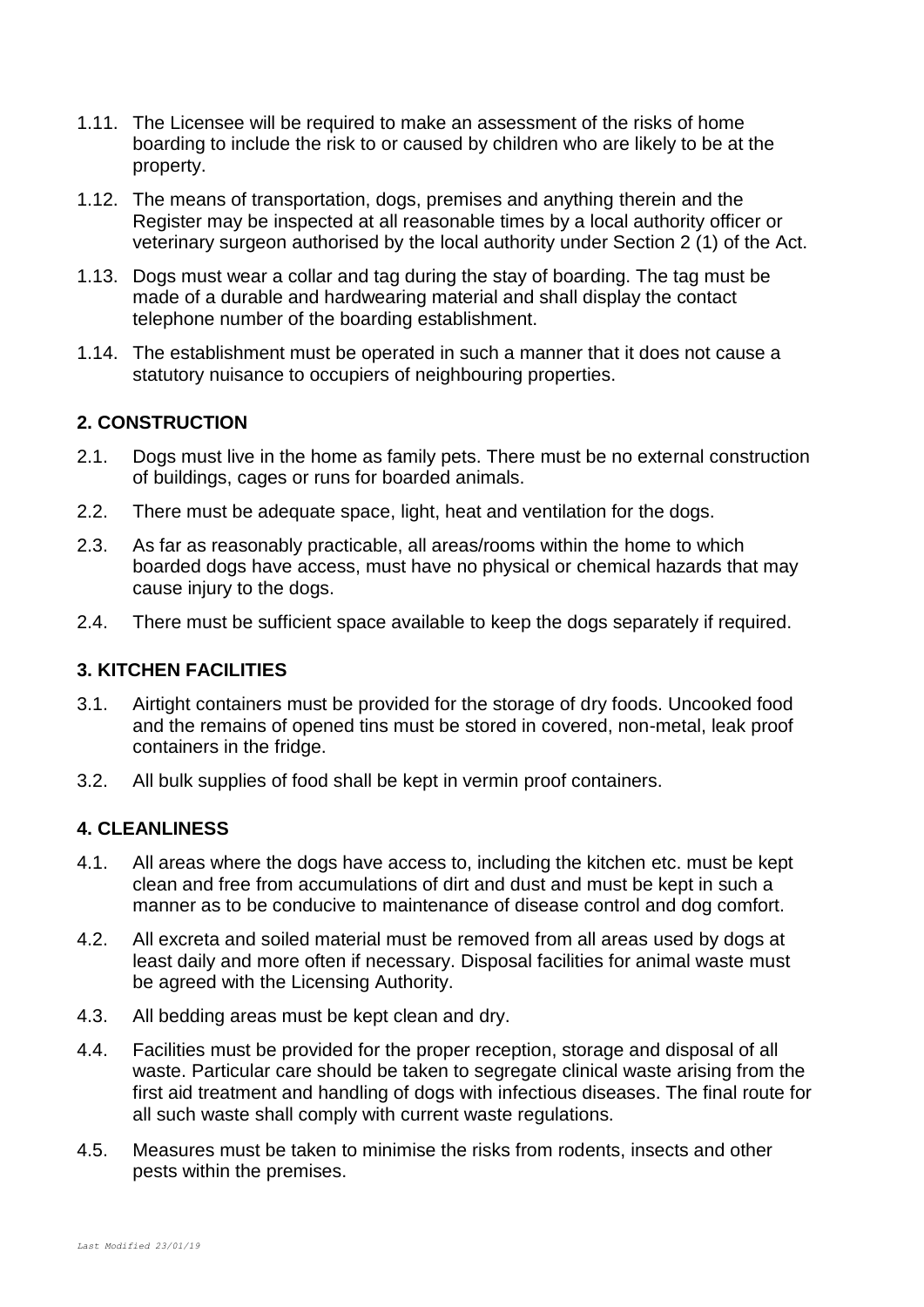# **5. DISEASE CONTROL**

- 5.1. Adequate precautions must be taken to prevent and control the spread of infectious and contagious disease and parasites amongst the dogs, staff and visitors.
- 5.2. Proof must be provided that boarded and resident dogs have current vaccinations against Canine Distemper, Infectious Canine Hepatitis (Canine adenovirus), Leptospirosis (L. canicola and L. icterohaemorrhagicae) and Canine Parvovirus and other relevant diseases. With the exception of where a bitch and her pups are boarded together, the course of vaccination must have been completed at least four weeks before the first date of boarding or in accordance with the manufacturer's instructions. A record that this proof has been supplied must be kept on-site throughout the period that the dog is boarded.
- 5.3. Advice from a veterinary surgeon must be sought in case of signs of disease, injury or illness. Where any dog is sick or injured, any instructions for its treatment, which have been given by a veterinary surgeon, must be strictly followed.
- 5.4. A well-stocked first-aid kit suitable for use on dogs must be available and accessible on site and in any vehicle used for transporting boarded dogs.
- 5.5. The Licensee must be registered with a veterinary practice that can provide help and advice. Where night time boarding is carried out registration should be with a 24-hour veterinary practice. The clients own veterinary practice must be known and consulted if necessary
- 5.6. Precautions must be taken to prevent the spread of fleas, ticks, intestinal parasites and other parasites in both boarded and resident dogs. A record must be maintained of all routine and emergency treatment for parasites.
- 5.7. The premises shall be regularly treated for fleas and parasites with a veterinary recommended product.
- 5.8. Cleaning substances must be suitable for the purpose and the cleaning substance and its fumes must pose no risks to the dogs.

# **6. ISOLATION**

- 6.1. Dogs showing signs of any disease or illness shall be isolated from any other dogs until veterinary advice is obtained. There must be sufficient facilities within the licensed premises to ensure effective separation of any sick animal.
- 6.2. The Licensee must inform the Licensing Authority by the next working day on becoming aware that a dog has developed an infectious disease.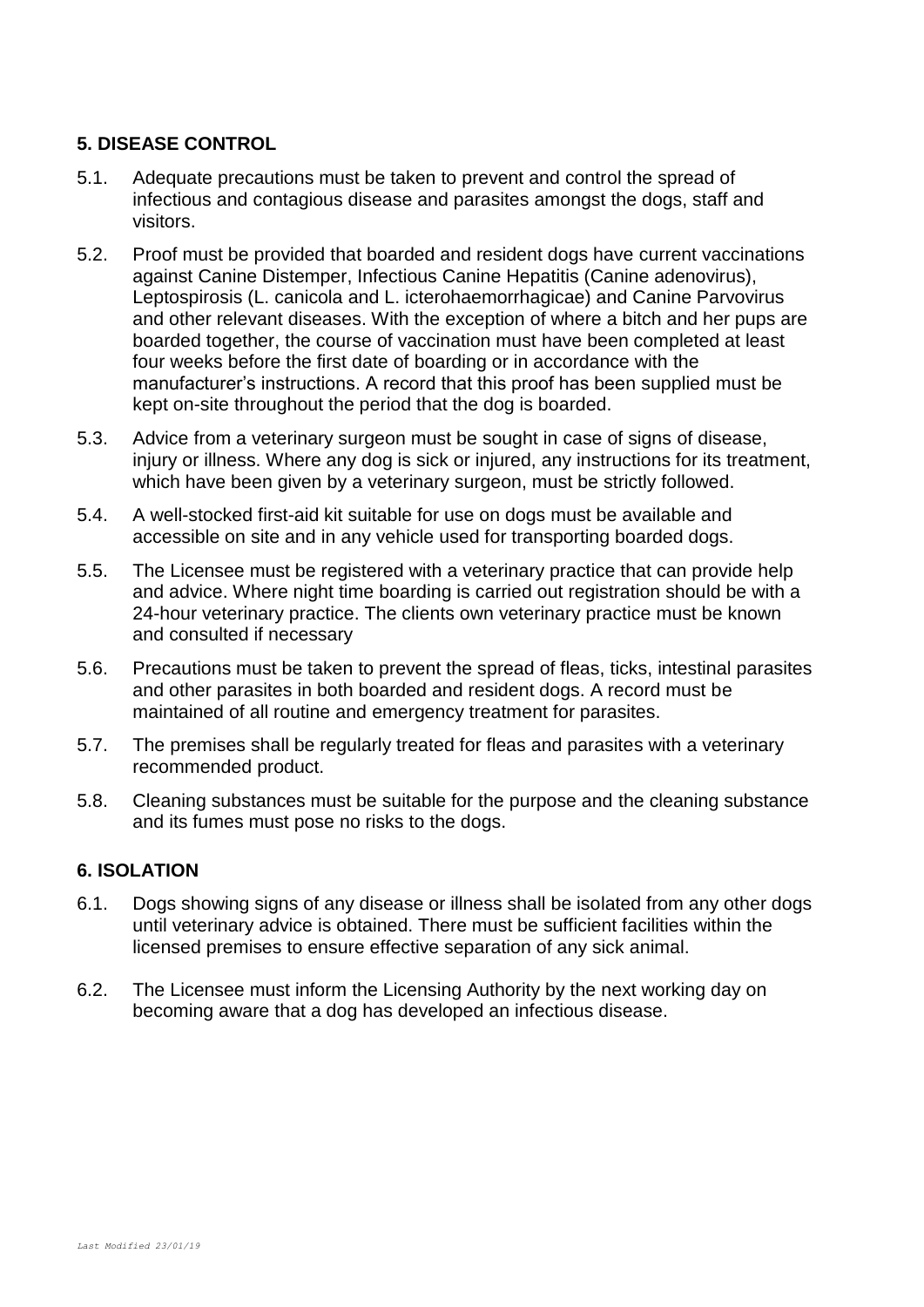- 6.3. Following an episode of infectious disease during any stay, the premises must undergo suitable cleaning and a reasonable quarantine period before new boarders are admitted. This period will be specified by the Licensing Authority as agreed with their authorised veterinary surgeon. A record must be maintained of each episode of infectious disease, together with details of the implemented quarantine period.
- 6.4. The Licensing Authority must be informed by the next working day of any animal death on the premises. The Licensee must make arrangements for the body to be stored under suitable conditions until the owner returns.

# **7. FOOD AND WATER SUPPLIES**

- 7.1. All dogs shall have an adequate supply of suitable food as directed by the client.
- 7.2. Fresh drinking water must be available at all times (unless advised otherwise by a veterinary surgeon) and drinking vessels cleaned at least once per day.
- 7.3. Clients must be encouraged to provide each dog with its own clean bedding, bowls, grooming materials etc. If supplied, these items must be cleaned regularly to prevent cross-infection. The Licensee should be able to provide extra bedding material as required.
- 7.4. Where necessary, eating and drinking vessels must be provided, and where so, they must be capable of being easily cleansed and disinfected to prevent cross contamination. They must also be maintained in a clean condition. Feeding bowls must be cleaned or disposed of after each meal and each dog must be provided with its own bowl.

# **8. REGISTER**

- 8.1. A register must be kept of all dogs boarded. The information kept must include the following:
	- Date and time of arrival;
	- Name of dog, any identification system such as microchip number or tattoo;
	- Description, breed, age and gender of dog;
	- Name, address and telephone number of owner or keeper;
	- Name, address and telephone number of contact person whilst boarded;
	- Name, address and telephone number of dog's veterinary surgeon;
	- Anticipated and actual date of departure;
	- Proof of current vaccinations, medical history and requirements:
	- Health, welfare, nutrition and exercise requirements;
	- Date of last season for a bitch; and
	- Written agreement in respect of emergency veterinary treatment.
- 8.2. The Register shall be available for inspection at all reasonable times by an officer of the local authority or an authorised veterinary surgeon.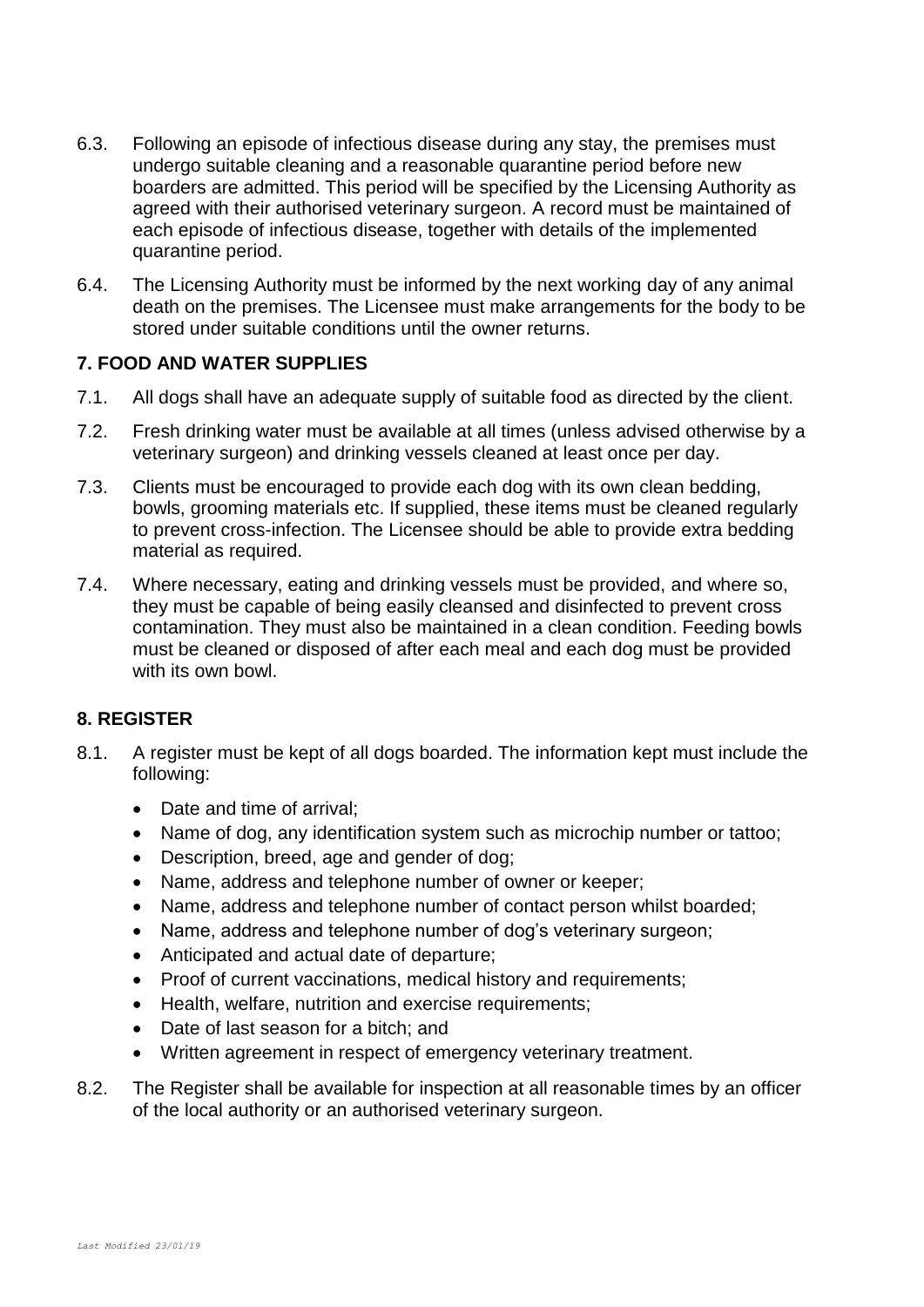- 8.3. The Register must be kept readily available for a minimum period of 2 years and kept in such a manner as to allow an authorised officer easy access to such information.
- 8.4. Details of any medication administered must be recorded, including type of medication, quantity and time administered.
- 8.5. Where records are computerised, a back-up copy must be kept. The Register must also be available to key members of staff of the establishment at all times.

# **9. SUPERVISION**

- 9.1. A fit and proper person with relevant experience must be present to exercise supervision and deal with emergencies whenever dogs are boarded at the premises.
- 9.2. Dogs must be visited at regular intervals, as necessary, for their health, safety and welfare, and must not be left unattended for longer than 3 hours at a time and then not on a routine basis.
- 9.3. No person under 16 years of age is permitted to walk boarded dogs in public places unless supervised by a fit and proper person.
- 9.4. No child under 16 shall be left unaccompanied with boarded dogs at any time.
- 9.5. If there is a resident dog within the household, the boarded dogs must be kept separated on the occasions when they are left unattended.

# **10. TRAINING**

10.1. A written training policy for staff must be provided. Systematic training of staff must be demonstrated to have been carried out.

# **11. FIRE / EMERGENCY PRECAUTIONS**

- 11.1. Appropriate steps must be taken for the protection of the dogs in case of fire or other emergencies.
- 11.2. The occupier of the property must be aware of the location of the dogs in the property at all times.
- 11.3. Fire detection and firefighting equipment must be provided in accordance with general advice given by the Fire Safety Officer.
- 11.4. All doors to rooms where dogs are boarded must be kept shut at night.
- 11.5. All electrical installations and appliances must be maintained in a safe condition. No unsupervised dog must be left in a room with loose or trailing cables or wires.
- 11.6. All heating appliances must be free of risk of fire as is reasonably practicable. There must be no regular or routine use of freestanding gas or oil appliances.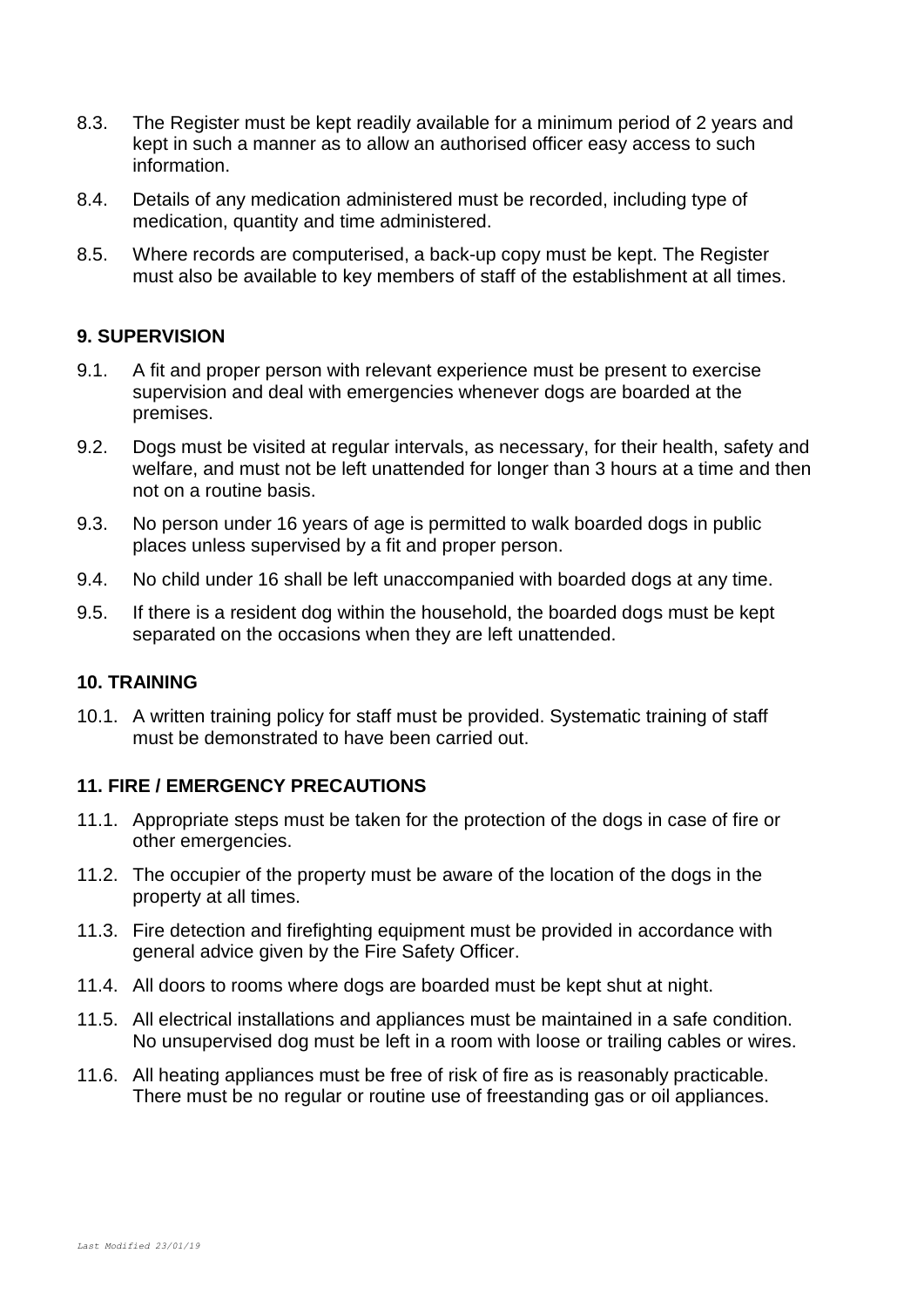11.7. Arrangements must be made whereby spare keys can be obtained to allow access to the premises in the event of an emergency or alternatively, an emergency contact number shall be displayed in an obvious location at the premises.

# **12. EXERCISE**

- 12.1. Dogs must be exercised in accordance with their owner's wishes. If dogs are taken off the premises, they must be kept on leads unless with the owners written permission. The Licensee must be satisfied that the dogs are under proper control at all times.
- 12.2. There must be access to a suitable outside area.
- 12.3. Any exercise/garden area of the premises to which the boarded dogs may have unrestricted access must be totally secure and safe. Fencing must be adequate to offer security to prevent escape and be safe, with no dangerous sharp objects or protrusions. Gates must be able to be locked.
- 12.4. The Licensing Authority must be informed by the next working day if a dog is lost.

# **13. TRANSPORTATION**

.

13.1. If a collection and delivery service is provided or transport is used to travel to an exercise area then a suitable vehicle must be used. An individual dog must be secured within a dog cage or behind a dog guard whilst travelling within the vehicle. Where more than one dog is to be transported at any time the vehicle must be fitted with individual cages of adequate size for the safe transportation of the dogs. The journey time shall be kept to a minimum when transporting boarded dogs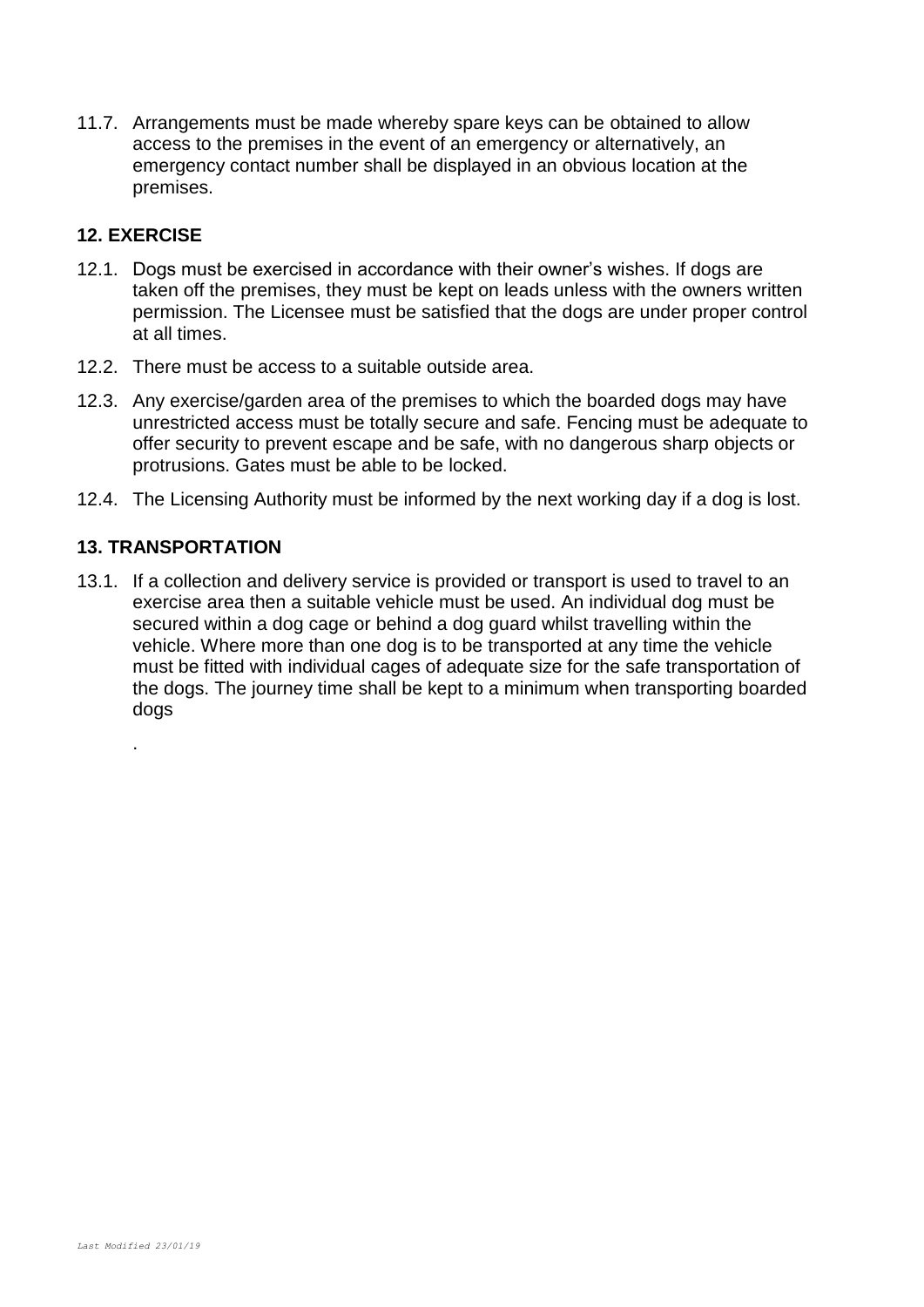# **DOG DAY CARE CENTRE – LICENCE CONDITIONS**

- 1.1 Unless otherwise stated, these conditions shall apply to all buildings and areas to which dogs have access and/or which are used in association with the day care of dogs.
- 1.2 The Licence holder must ensure that the establishment is covered by adequate and suitable public liability insurance and, where necessary, adequate and suitable employer's liability insurance. Proof of such must be provided with any application.
- 1.3 If a collection and delivery service is provided, a suitable vehicle with a dog guard or cage in the rear must be provided.
- 1.4 A copy of the licence and its conditions must be suitably displayed to the public in a prominent position in or about the day care establishment.
- 1.5 Entire males and bitches in season or bitches due to be in season during the boarding must not be boarded together or boarded with resident dogs.
- 1.6 Dogs under 6 months shall only be boarded if they are suitably vaccinated and difficulties had not been identified during a trial socialisation period. There is an exception for puppies where they are being boarded with mother or siblings provided no other dogs are boarded on the premises at any time.
- 1.7 Dogs will at all times be kept in accommodation suitable as respects construction, size of quarters, number of occupants, exercising facilities, temperature, lighting, ventilation and cleanliness.
- 1.8 Appropriate steps will be taken for the protection of the dogs in case of fire or other emergency.
- 1.9 All dogs must be adequately supplied with suitable food as agreed with the owner
- 1.10 Wholesome water must be available at all times and changed at least twice daily.
- 1.11 Eating and drinking vessels must be capable of being easily cleansed and disinfected to prevent cross-contamination. They must be maintained in a clean condition.
- 1.12 There must be direct access to a suitable outside area. The area / garden must only be for use by the business (not shared with other neighbouring properties) and must be kept clean.
- 1.13 The exercise / garden area of the premises and any other area to which the boarded dogs may have access, must be totally secure and safe. Fencing must be adequate to offer security to prevent escape and be safe, with no dangerous sharp objects or protrusions. Gates must be able to be locked. `
- 1.14 The maximum number of dogs to be kept at any one time is [XX]